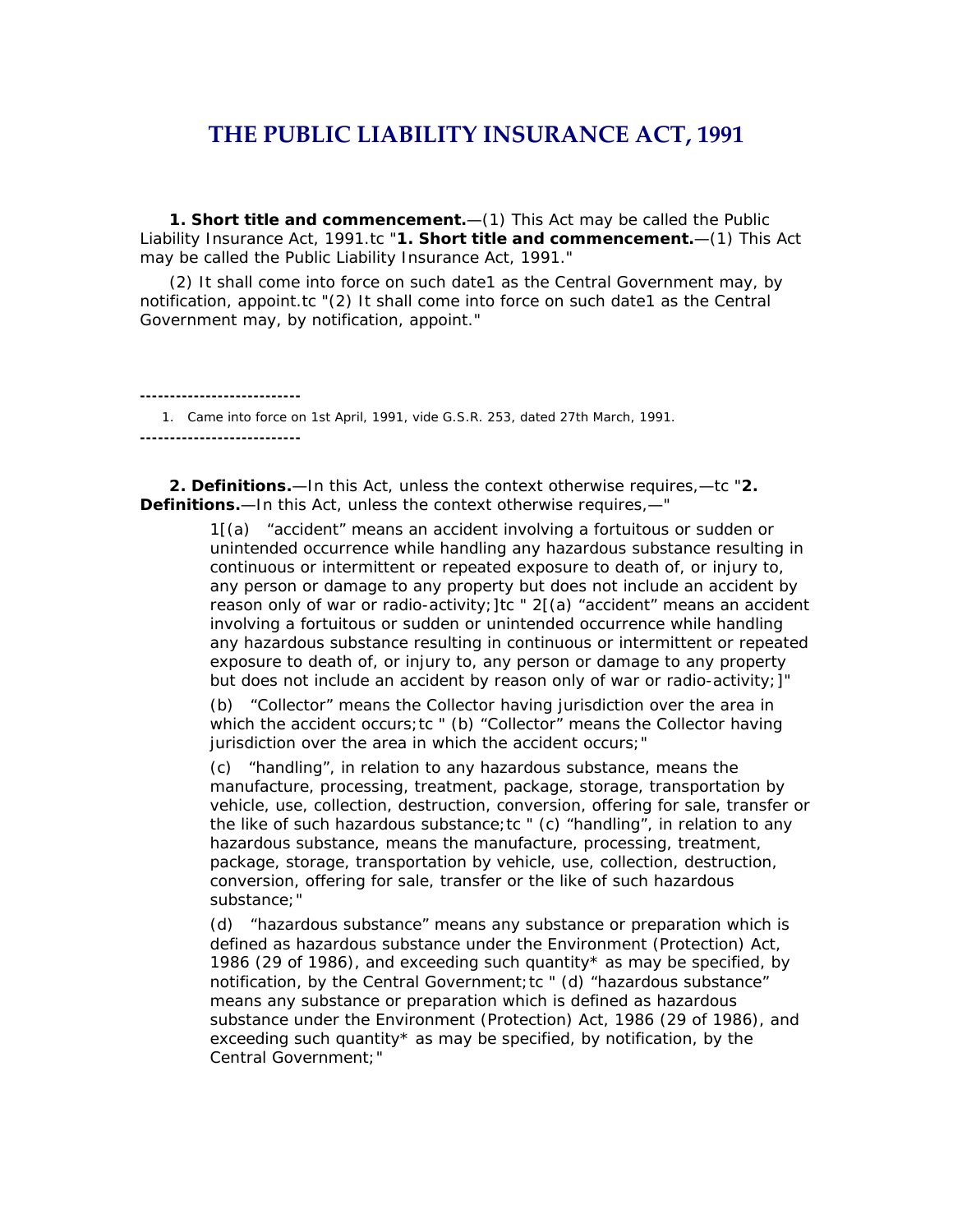(e) "insurance" means insurance against liability under sub-section (1) of section 3;tc " (e) "insurance" means insurance against liability under subsection (1) of section 3;"

(f) "notification" means a notification published in the Official Gazette;tc " (f) "notification" means a notification published in the Official Gazette;"

 $1[(g)$  "owner" means a person who owns, or has control over handling, any hazardous substance at the time of accident and includes—tc " 2[(g) "owner" means a person who owns, or has control over handling, any hazardous substance at the time of accident and includes—"

(i) in the case of a firm, any of its partners; tc  $\dot{ }$  (i) in the case of a firm, any of its partners;"

(ii) in the case of an association, any of its members; andtc " (ii) in the case of an association, any of its members; and"

(iii) in the case of a company, any of its directors, managers, secretaries or other officers who is directly in charge of, and is responsible to, the company for the conduct of the business of the company;]tc " (iii) in the case of a company, any of its directors, managers, secretaries or other officers who is directly in charge of, and is responsible to, the company for the conduct of the business of the company;]"

(h) "prescribed" means prescribed by rules made under this  $Act;tc$  "(h) "prescribed" means prescribed by rules made under this Act;"

2[(ha) "Relief Fund" means the Environmental Relief Fund established under section 7A;]tc " 1[(ha) "Relief Fund" means the Environmental Relief Fund established under section 7A;]"

(i)  $\pi$  "rules" means rules made under this Act; tc  $\pi$  (i) "rules" means rules made under this Act;"

(j) "vehicle" means any mode of surface transport other than railways.tc "

(j) "vehicle" means any mode of surface transport other than railways."

## **COMMENTStc "COMMENTS"**

Clause (e) of section 2 of the Environment (Protection) Act, 1986 (29 of 1986) defines "hazardous substance" as follows:tc "Clause (e) of section 2 of the Environment (Protection) Act, 1986 (29 of 1986) defines "hazardous substance" as follows\:"

 (e) "hazardous substance" means any substance or preparation which, by reason of its chemical or physico-chemical properties or handling, is liable to cause harm to human beings, other than living creatures, plants, micro-organism, property or the environment;

**---------------------------**

1. Subs. by Act 11 of 1992, sec. 2 (w.r.e.f. 31-1-1992).

- \* For the quantities specified by the Central Government *see* Appendix I.
- 2. Ins. by Act 11 of 1992, sec. 2 (w.r.e.f. 31-1-1992).

**---------------------------**

**3. Liability to give relief in certain cases on principle of no fault.**—(1) Where death or injury to any person (other than a workman) or damage to any property has resulted from an accident, the owner shall be liable to give such relief as is specified in the Schedule for such death, injury or damage.

(2) In any claim for relief under sub-section (1) (hereinafter referred to in this Act as claim for relief), the claimant shall not be required to plead and establish that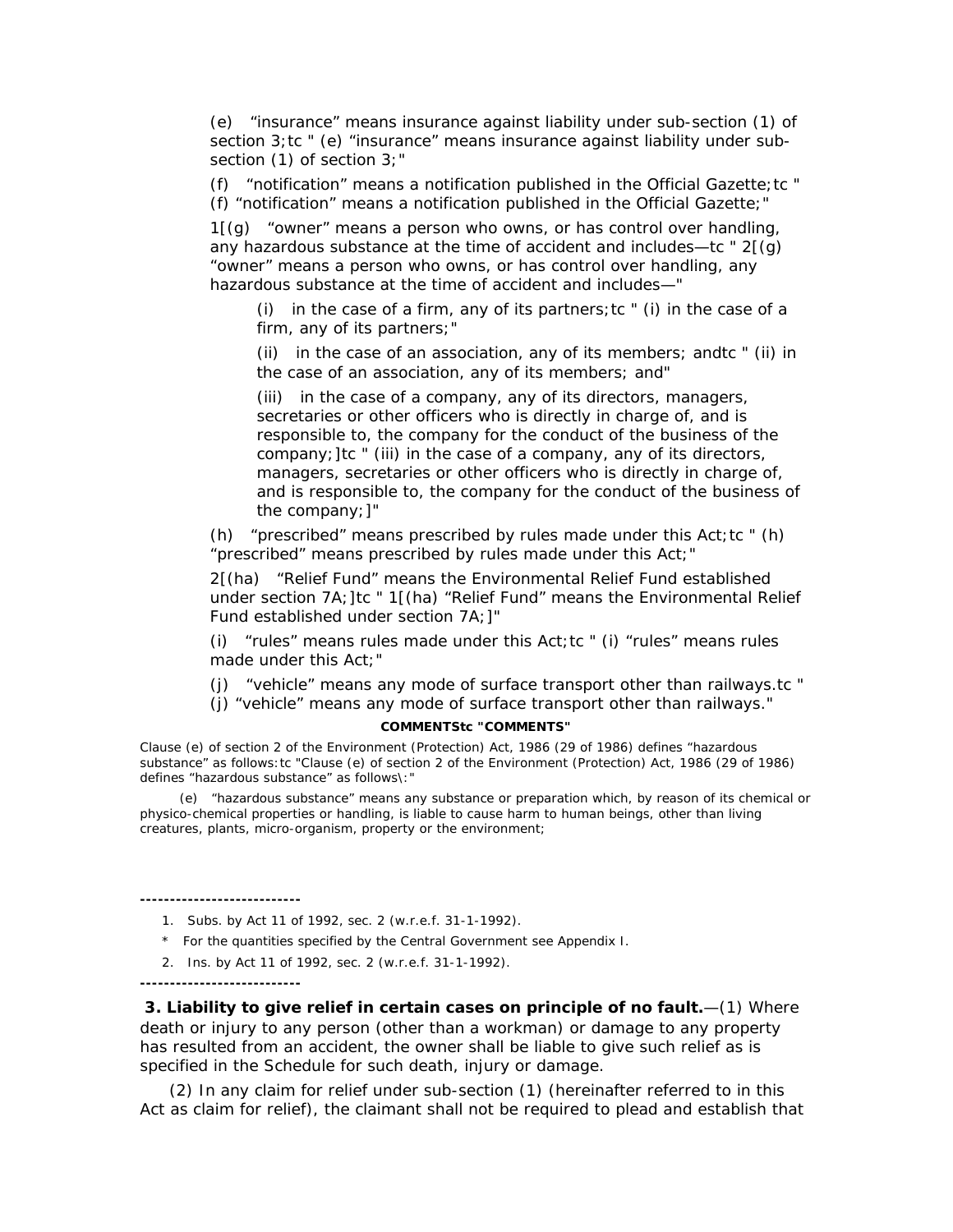the death, injury or damage in respect of which the claim has been made was due to any wrongful act, neglect or default of any person.tc "(2) In any claim for relief under sub-section (1) (hereinafter referred to in this Act as claim for relief), the claimant shall not be required to plead and establish that the death, injury or damage in respect of which the claim has been made was due to any wrongful act, neglect or default of any person."

*Explanation*.—For the purposes of this section,—tc "*Explanation*.—For the purposes of this section,—"

> (i) "workman" has the meaning assigned to it in the Workmen's Compensation Act, 1923 (8 of 1923); tc " (i) "workman" has the meaning assigned to it in the Workmen's Compensation Act, 1923 (8 of 1923);"

(ii) "injury" includes permanent total or permanent partial disability or sickness resulting out of an accident.tc " (ii) "injury" includes permanent total or permanent partial disability or sickness resulting out of an accident."

## **COMMENTS**

Clause (n) of section 2 of the Workmen's Compensation Act, 1923 defines "workman" as follows:—tc "Clause (n) of section 2 of the Workmen's Compensation Act, 1923 defines \"workman\" as follows\:—"

(n) "workman" means any person (other than a person whose employment is of a casual nature and who is employed otherwise than for the purposes of the employer's trade or business) who is-

(i) a railway servant as defined in section 3 of the Indian Railways Act, 1890 (9 of 1890), not permanently employed in any administrative, district or sub-divisional office of a railway and not employed in any such capacity as is specified in Schedule II, or

(ii) employed in any such capacity as is specified in Schedule II,

whether the contract of employment was made before or after the passing of this Act and whether such contract is expressed or implied, oral or in writing; but does not include any person working in the capacity of a member of the Armed Forces of the Union; and any reference to a workman who has been injured shall, where the workman is dead, include a reference to his dependants or any of them.

**4. Duty of owner to take out insurance policies.**—(1) Every owner shall take out, before he starts handling any hazardous substance, one or more insurance policies providing for contracts of insurance whereby he is insured against liability to give relief under sub-section (1) of section 3:tc "**4. Duty of owner to take out insurance policies.**—(1) Every owner shall take out, before he starts handling any hazardous substance, one or more insurance policies providing for contracts of insurance whereby he is insured against liability to give relief under sub-section (1) of section 3\:"

Provided that any owner handling any hazardous substance immediately before the commencement of this Act shall take out such insurance policy or policies as soon as may be and in any case within a period of one year from such commencement.tc "Provided that any owner handling any hazardous substance immediately before the commencement of this Act shall take out such insurance policy or policies as soon as may be and in any case within a period of one year from such commencement."

(2) Every owner shall get the insurance policy, referred to in sub-section (1), renewed from time to time before the expiry of the period of validity thereof so that the insurance policies may remain in force throughout the period during which such handling is continued.tc "(2) Every owner shall get the insurance policy, referred to in sub-section (1), renewed from time to time before the expiry of the period of validity thereof so that the insurance policies may remain in force throughout the period during which such handling is continued."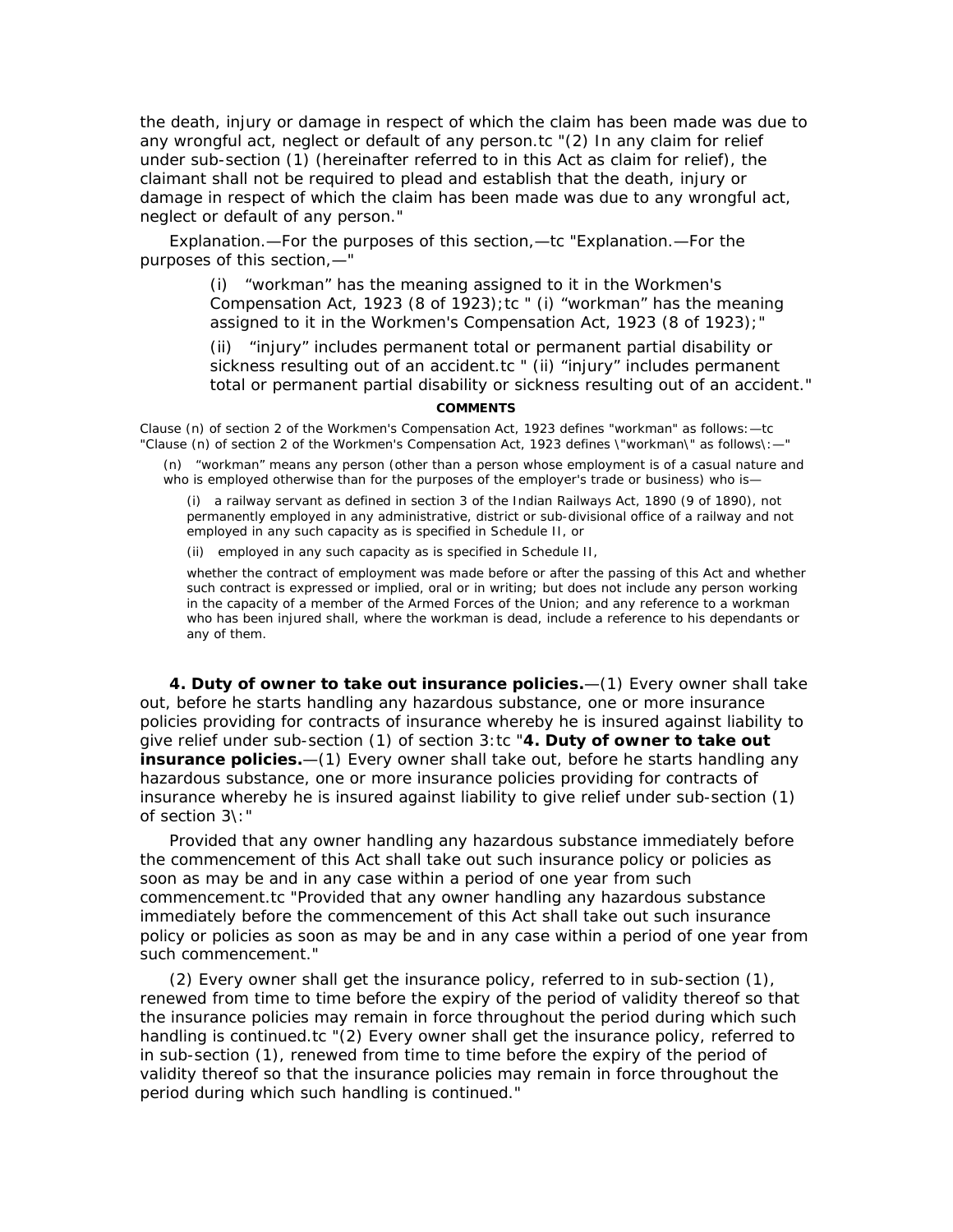1[(2A) No insurance policy taken out or renewed by an owner shall be for an amount less than the amount of the paid-up capital of the undertaking handling any hazardous substance and owned or controlled by that owner, and more than the amount, not exceeding fifty crore rupees, as may be prescribed.tc "1[(2A) No insurance policy taken out or renewed by an owner shall be for an amount less than the amount of the paid-up capital of the undertaking handling any hazardous substance and owned or controlled by that owner, and more than the amount, not exceeding fifty crore rupees, as may be prescribed."

*Explanation.—*For the purposes of this sub-section, "paid-up capital" means, in the case of an owner not being a company, the market value of all assets and stocks of the undertaking on the date of contract of insurance.tc "*Explanation.—*For the purposes of this sub-section, "paid-up capital" means, in the case of an owner not being a company, the market value of all assets and stocks of the undertaking on the date of contract of insurance."

(2B) The liability of the insurer under one insurance policy shall not exceed the amount specified in the terms of the contract of insurance in that insurance policy.tc "(2B) The liability of the insurer under one insurance policy shall not exceed the amount specified in the terms of the contract of insurance in that insurance policy."

(2C) Every owner shall also, together with the amount of premium, pay to the insurer, for being credited to the Relief Fund established under section 7A, such further amount, not exceeding the sum equivalent to the amount of premium, as may be prescribed.tc "(2C) Every owner shall also, together with the amount of premium, pay to the insurer, for being credited to the Relief Fund established under section 7A, such further amount, not exceeding the sum equivalent to the amount of premium, as may be prescribed."

(2D) The insurer shall remit to the authority specified in sub-section (3) of section 7A the amount received from the owner under sub-section (2C) for being credited to the Relief Fund in such manner and within such period as may be prescribed and where the insurer fails to so remit that amount, it shall be recoverable from the insurer as arrears of land revenue or of public demand.]tc "(2D) The insurer shall remit to the authority specified in sub-section (3) of section 7A the amount received from the owner under sub-section (2C) for being credited to the Relief Fund in such manner and within such period as may be prescribed and where the insurer fails to so remit that amount, it shall be recoverable from the insurer as arrears of land revenue or of public demand.]"

(3) The Central Government may, by notification, exempt from the operation of sub-section (1) any owner, namely:—tc "(3) The Central Government may, by notification, exempt from the operation of sub-section (1) any owner, namely\: $-$ "

- (a) the Central Government; tc " (a) the Central Government; "
- (b) any State Government;tc " (b) any State Government;"

(c) any corporation owned or controlled by the Central Government or a State Government; ortc " (c) any corporation owned or controlled by the Central Government or a State Government; or"

(d) any local authority:tc " (d) any local authority\:"

Provided that no such order shall be made in relation to such owner unless a fund has been established and is maintained by that owner in accordance with the rules made in this behalf for meeting any liability under sub-section (1) of section 3.tc "Provided that no such order shall be made in relation to such owner unless a fund has been established and is maintained by that owner in accordance with the rules made in this behalf for meeting any liability under sub-section (1) of section 3."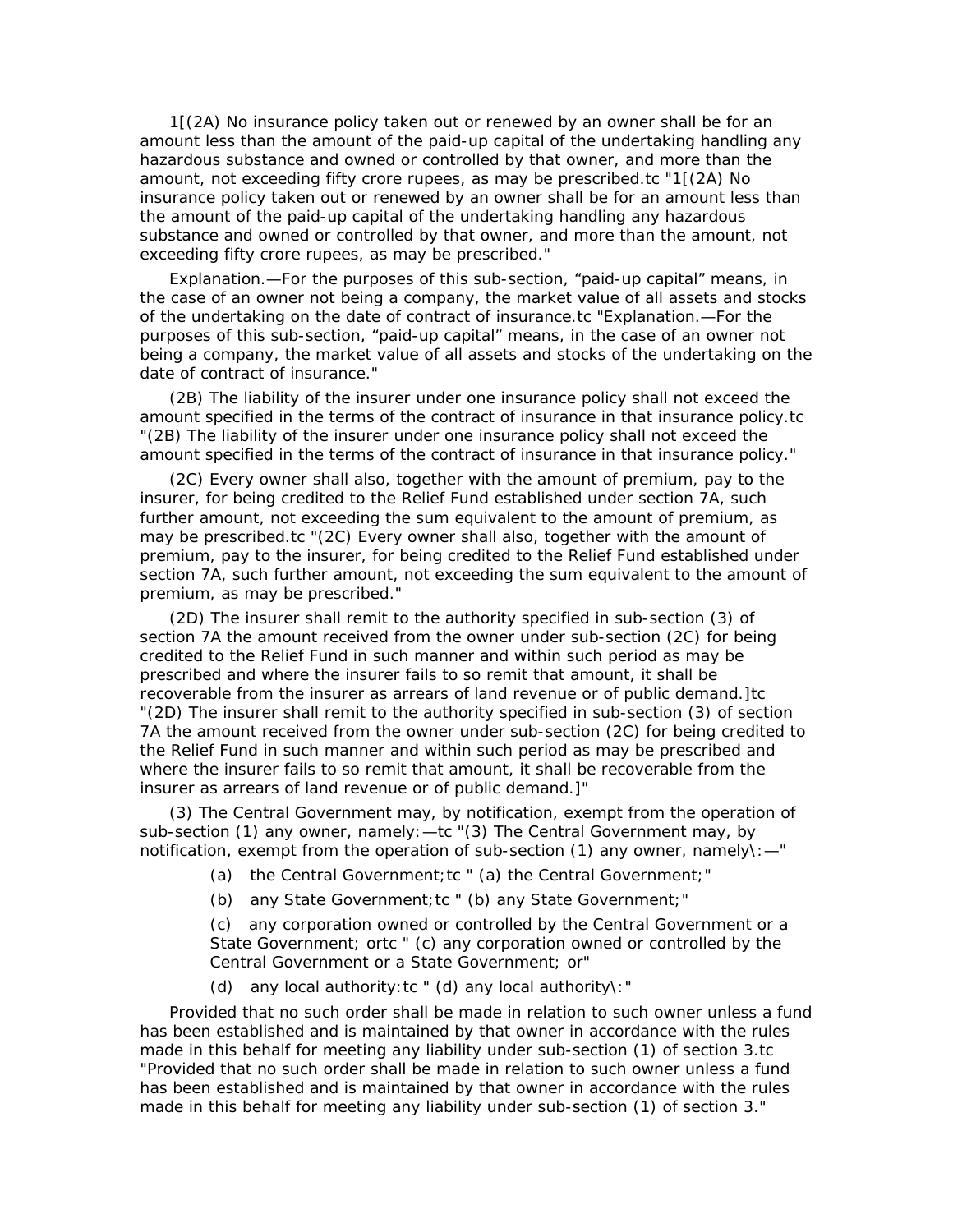#### **COMMENTStc "COMMENTS"**

Before handling hazardous substance, every owner of such substance must take out insurance policy and get it renewed within the period of its validity. Any owner who has been handling hazardous substance before 1-4-1991 (the date of commencement of this Act) is expressly required to take out insurance policy within one year from such commencement, *i.e.* till 31-3-1992.tc "Before handling hazardous substance, every owner of such substance must take out insurance policy and get it renewed within the period of its validity. Any owner who has been handling hazardous substance before 1-4-1991 (the date of commencement of this Act) is expressly required to take out insurance policy within one year from such commencement, *i.e.* till 31-3-1992."

Sub-sections (2B), (2C) and (2D) speak of liability and duties of an insurer. Sub-section (3) deals with exemption of any owner from taking out insurance in certain circumstances.tc "Sub-sections (2B), (2C) and (2D) speak of liability and duties of an insurer. Sub-section (3) deals with exemption of any owner from taking out insurance in certain circumstances."

**----------------------------**

 1. Ins. by Act 11 of 1992, sec. 3 (w.r.e.f. 31-1-1992).tc " 1. Ins. by Act 11 of 1992, sec. 3 (w.r.e.f. 31-1-1992)."

**----------------------------**

**5. Verification and publication of accident by Collector.**—Whenever it comes to the notice of the Collector that an accident has occurred at any place within his jurisdiction, he shall verify the occurrence of such accident and cause publicity to be given in such manner as he deems fit for inviting applications under sub-section (1) of section 6.tc "**5. Verification and publication of accident by Collector.**— Whenever it comes to the notice of the Collector that an accident has occurred at any place within his jurisdiction, he shall verify the occurrence of such accident and cause publicity to be given in such manner as he deems fit for inviting applications under sub-section (1) of section 6."

#### **COMMENTStc "COMMENTS"**

Where an accident has occurred at any place within the jurisdiction of the Collector, it shall be his duty to verify the occurrence of accident and to invite applications under section 6(1) by causing publicity.

**6. Application for claim for relief.**—(1) An application for claim for relief may be made—tc "**6. Application for claim for relief.**—(1) An application for claim for relief may be made—"

> (a) by the person who has sustained the injury;tc " (a) by the person who has sustained the injury;"

> (b) by the owner of the property to which the damage has been caused;tc " (b) by the owner of the property to which the damage has been caused;"

> (c) where death has resulted from the accident, by all or any of the legal representatives of the deceased; ortc " (c) where death has resulted from the accident, by all or any of the legal representatives of the deceased; or"

(d) by any agent duly authorised by such person or owner of such property or all or any of the legal representatives of the deceased, as the case may be:tc " (d) by any agent duly authorised by such person or owner of such property or all or any of the legal representatives of the deceased, as the case may be\:"

Provided that where all the legal representatives of the deceased have not joined in any such application for relief, the application shall be made on behalf of or for the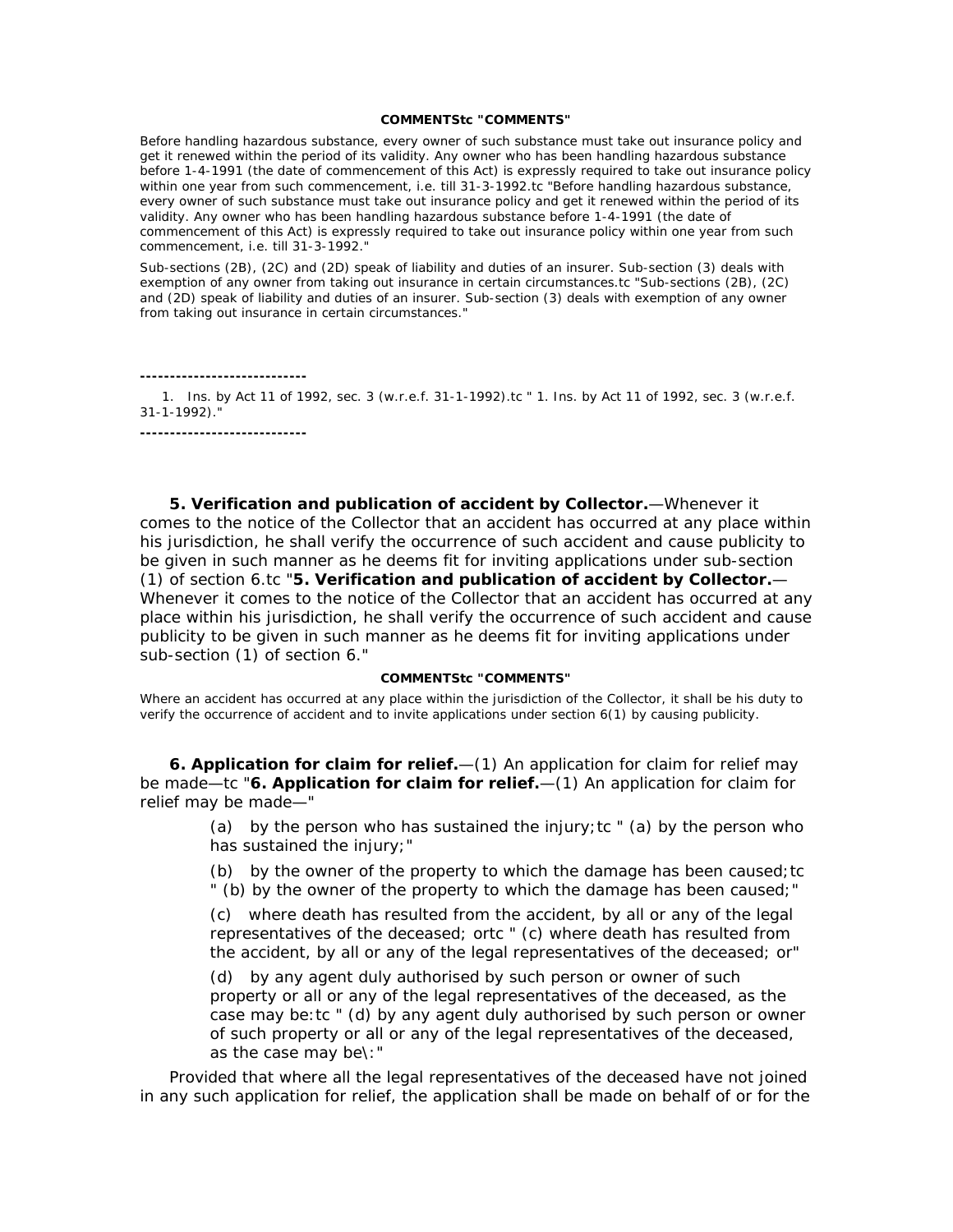benefit of all the legal representatives of the deceased and the legal representatives who have not so joined shall be impleaded as respondents to the application.tc "Provided that where all the legal representatives of the deceased have not joined in any such application for relief, the application shall be made on behalf of or for the benefit of all the legal representatives of the deceased and the legal representatives who have not so joined shall be impleaded as respondents to the application."

(2) Every application under sub-section (1) shall be made to the Collector and shall be in such form, contain such particulars and shall be accompanied by such documents as may be prescribed.tc "(2) Every application under sub-section (1) shall be made to the Collector and shall be in such form, contain such particulars and shall be accompanied by such documents as may be prescribed."

(3) No application for relief shall be entertained unless it is made within five years of the occurrence of the accident.tc "(3) No application for relief shall be entertained unless it is made within five years of the occurrence of the accident."

## **COMMENTStc "COMMENTS"**

An injured person or his authorised agent; an owner of the property (whose property is damaged) or his authorised agent; the deceased's legal representative; or an agent of the legal practitioner, may make an application for claim for relief under section 3(1) in Form-I prescribed under rule 4 to the Collector, within 5 years of the occurrence of the accident.

**7. Award of relief.**—(1) On receipt of an application under sub-section (1) of section 6, the Collector shall, after giving notice of the application to the owner and after giving the parties an opportunity of being heard, hold an inquiry into the claim or, each of the claims, and may make an award determining the amount of relief which appears to him to be just and specifying the person or persons to whom such amount of relief shall be paid.tc "**7. Award of relief.**—(1) On receipt of an application under sub-section (1) of section 6, the Collector shall, after giving notice of the application to the owner and after giving the parties an opportunity of being heard, hold an inquiry into the claim or, each of the claims, and may make an award determining the amount of relief which appears to him to be just and specifying the person or persons to whom such amount of relief shall be paid."

(2) The Collector shall arrange to deliver copies of the award to the parties concerned expeditiously and in any case within a period of fifteen days from the date of the award.tc "(2) The Collector shall arrange to deliver copies of the award to the parties concerned expeditiously and in any case within a period of fifteen days from the date of the award."

1[(3) When an award is made under this section,—tc "1[(3) When an award is made under this section,—"

> (a) the insurer, who is required to pay any amount in terms of such award and to the extent specified in sub-section (2B) of section 4, shall, within a period of thirty days of the date of announcement of the award, deposit that amount in such manner as the Collector may direct; tc " (a) the insurer, who is required to pay any amount in terms of such award and to the extent specified in sub-section (2B) of section 4, shall, within a period of thirty days of the date of announcement of the award, deposit that amount in such manner as the Collector may direct;"

(b) the Collector shall arrange to pay from the Relief Fund, in terms of such award and in accordance with the scheme under section 7A, to the person or persons referred to in sub-section (1) such amount as may be specified in that scheme;tc " (b) the Collector shall arrange to pay from the Relief Fund, in terms of such award and in accordance with the scheme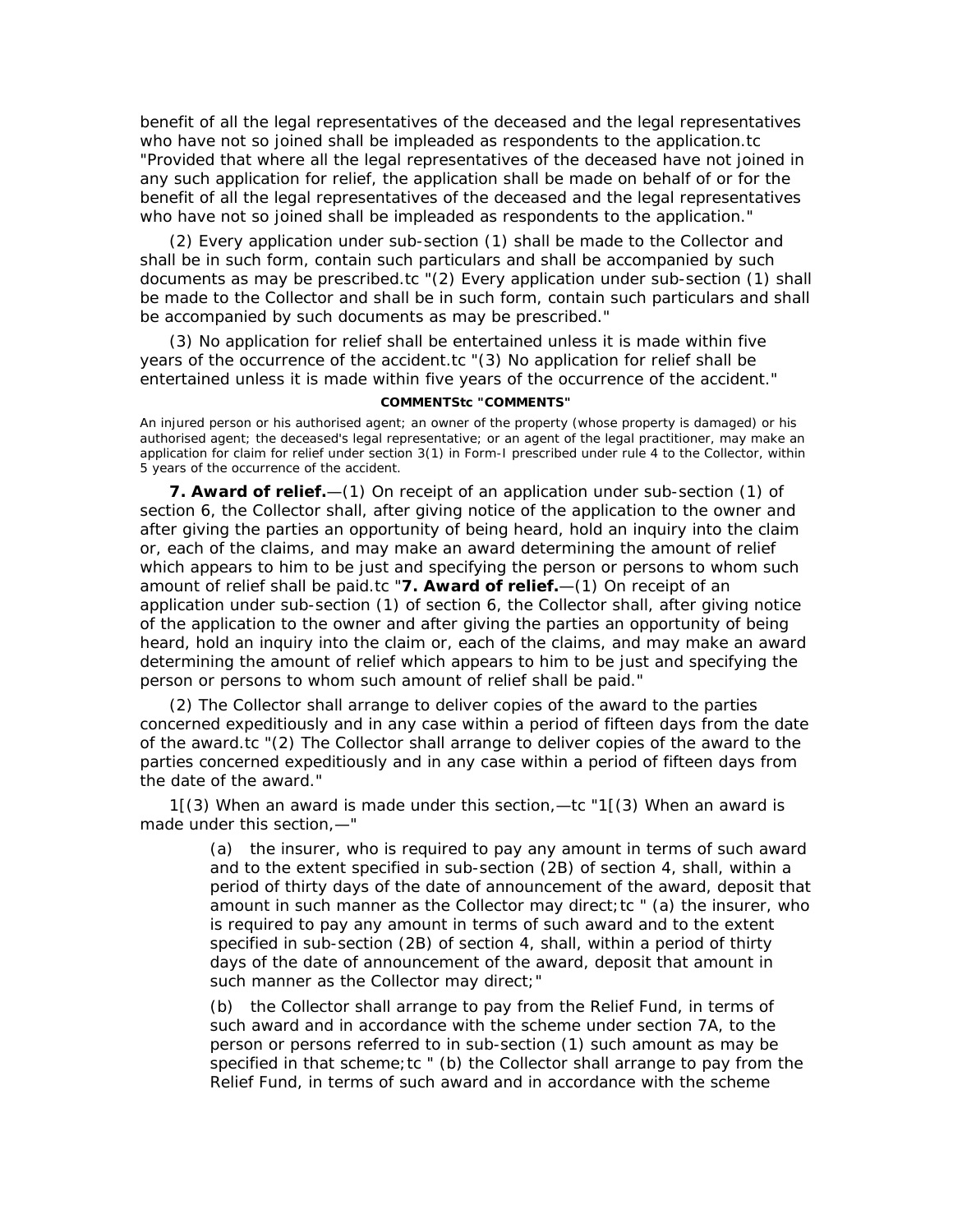under section 7A, to the person or persons referred to in sub-section (1) such amount as may be specified in that scheme;"

(c) the owner shall, within such period, deposit such amount in such manner as the Collector may direct.]tc " (c) the owner shall, within such period, deposit such amount in such manner as the Collector may direct.]"

(4) In holding any inquiry under sub-section (1), the Collector may, subject to any rules made in this behalf, follow such summary procedure as he thinks fit.tc "(4) In holding any inquiry under sub-section (1), the Collector may, subject to any rules made in this behalf, follow such summary procedure as he thinks fit."

(5) The Collector shall have all the powers of a Civil Court for the purpose of taking evidence on oath and of enforcing the attendance of witnesses and of compelling the discovery and production of documents and material objects and for such other purposes as may be prescribed; and the Collector shall be deemed to be a Civil Court for all the purposes of section 195 and Chapter XXVI of the Code of Criminal Procedure, 1973 (2 of 1974).tc "(5) The Collector shall have all the powers of a Civil Court for the purpose of taking evidence on oath and of enforcing the attendance of witnesses and of compelling the discovery and production of documents and material objects and for such other purposes as may be prescribed; and the Collector shall be deemed to be a Civil Court for all the purposes of section 195 and Chapter XXVI of the Code of Criminal Procedure, 1973 (2 of 1974)."

(6) Where the insurer or the owner against whom the award is made under subsection (1) fails to deposit the amount of such award within the period specified under sub-section (3), such amount shall be recoverable from the owner, or as the case may be, the insurer as arrears of land revenue or of public demand.tc "(6) Where the insurer or the owner against whom the award is made under sub-section (1) fails to deposit the amount of such award within the period specified under subsection (3), such amount shall be recoverable from the owner, or as the case may be, the insurer as arrears of land revenue or of public demand."

(7) A claim for relief in respect of death of, or injury to, any person or damage to any property shall be disposed of as expeditiously as possible and every endeavour shall be made to dispose of such claim within three months of the receipt of the application for relief under sub-section (1) of section 6.tc "(7) A claim for relief in respect of death of, or injury to, any person or damage to any property shall be disposed of as expeditiously as possible and every endeavour shall be made to dispose of such claim within three months of the receipt of the application for relief under sub-section (1) of section 6."

2[(8) Where an owner is likely to remove or dispose of his property with the object of evading payment by him of any amount of the award, the Collector may, in accordance with the provisions of rules 1 to 4 of Order XXXIX of the First Schedule to the Code of Civil Procedure, 1908 (5 of 1908), grant a temporary injunction to restrain such act.]tc "2[(8) Where an owner is likely to remove or dispose of his property with the object of evading payment by him of any amount of the award, the Collector may, in accordance with the provisions of rules 1 to 4 of Order XXXIX of the First Schedule to the Code of Civil Procedure, 1908 (5 of 1908), grant a temporary injunction to restrain such act.]"

#### **COMMENTS**

This section specifies—tc "This section specifies—"

- (i) procedure for inquiry and disposal of an application made under section 6;
- (ii) period for payment of amount;
- (iii) powers of the Collector, while dealing with the application made to him;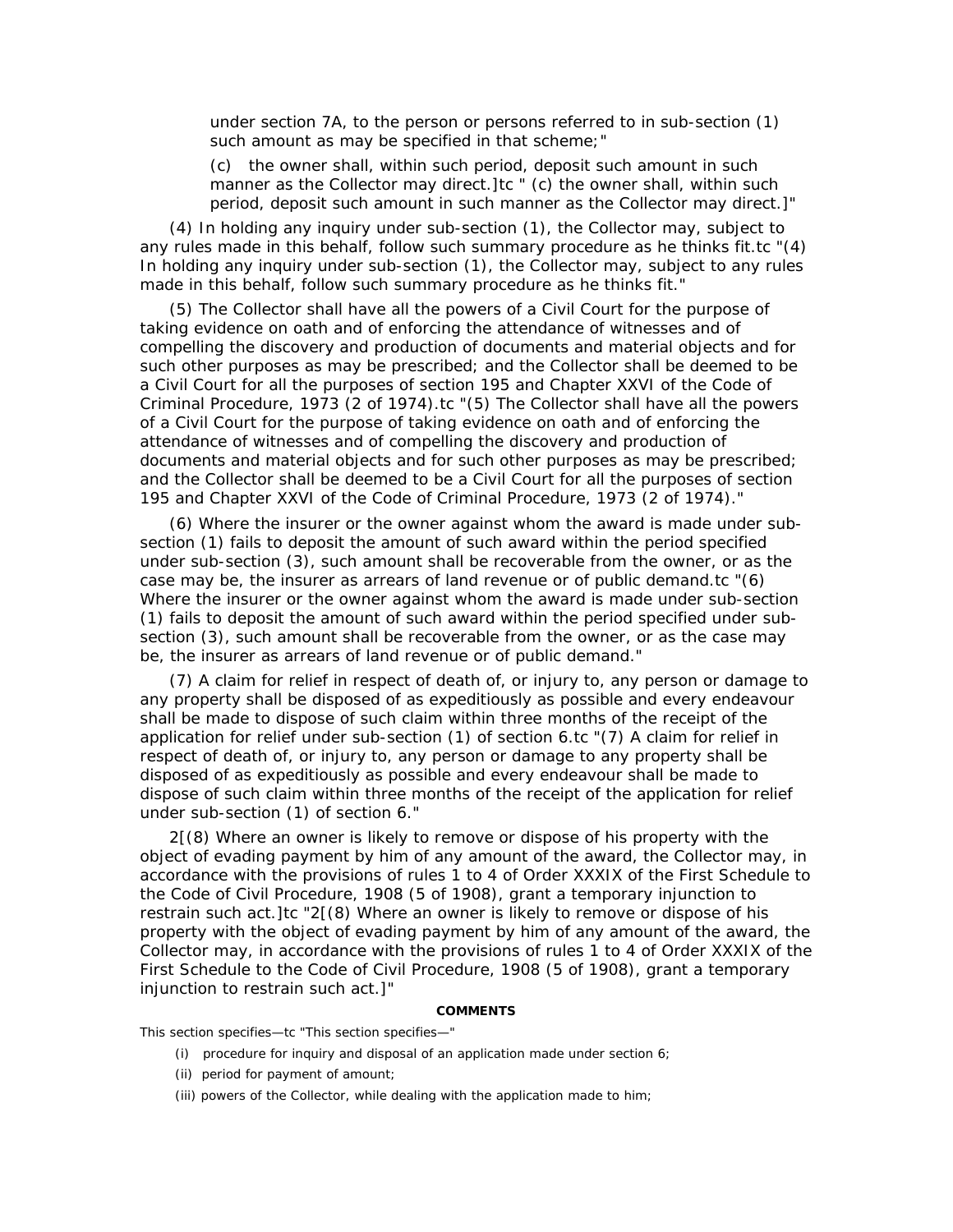- (iv) mode of recovery of amount if in arrears; and
- (v) time for disposal of the claim for relief.

-----------------------------

 1. Subs. by Act 11 of 1992, sec. 4 (w.r.e.f. 31-1-1992).tc " 1. Subs. by Act 11 of 1992, sec. 4 (w.r.e.f. 31-1-1992)."

 2. Ins. by Act 11 of 1992, sec. 4 (w.r.e.f. 31-1-1992).tc " 2. Ins. by Act 11 of 1992, sec. 4 (w.r.e.f. 31-1-1992)."

-----------------------------

**[7A. Establishment of Environmental Relief Fund.**—(1) The Central Government may, by notification, establish a fund to be known as the Environmental Relief Fund.

(2) The Relief Fund shall be utilised for paying, in accordance with the provisions of this Act and the scheme made under sub-section (3), relief under the award made by the Collector under section 7.tc "(2) The Relief Fund shall be utilised for paying, in accordance with the provisions of this Act and the scheme made under sub-section (3), relief under the award made by the Collector under section 7."

(3) The Central Government may, by notification, make a scheme specifying the authority in which the Relief Fund shall vest, the manner in which the Relief Fund shall be administered, the form and the manner in which money shall be drawn from the Relief Fund and for all other matters connected with or incidental to the administration of the Relief Fund and the payment of relief therefrom.]tc "(3) The Central Government may, by notification, make a scheme specifying the authority in which the Relief Fund shall vest, the manner in which the Relief Fund shall be administered, the form and the manner in which money shall be drawn from the Relief Fund and for all other matters connected with or incidental to the administration of the Relief Fund and the payment of relief therefrom.]"

### **COMMENTStc "COMMENTS"**

When the Collector makes an award under section 7, the amount of relief shall be paid out of the Environmental Relief Fund established and maintained under this section.

---------------------------

---------------------------

 1. Ins. by Act 11 of 1992, sec. 5 (w.r.e.f. 31-1-1992).tc " 1. Ins. by Act 11 of 1992, sec. 5 (w.r.e.f. 31-1-1992)."

**8. Provisions as to other right to claim compensation for death, etc***.*—(1) The right to claim relief under sub-section (1) of section 3 in respect of death of, or injury to, any person or damage to any property shall be in addition to any other right to claim compensation in respect thereof under any other law for the time being in force.

(2) Notwithstanding anything contained in sub-section (1), where in respect of death of, or injury to, any person or damage to any property, the owner, liable to give claim for relief, is also liable to pay compensation under any other law, the amount of such compensation shall be reduced by the amount of relief paid under this Act.tc "(2) Notwithstanding anything contained in sub-section (1), where in respect of death of, or injury to, any person or damage to any property, the owner, liable to give claim for relief, is also liable to pay compensation under any other law,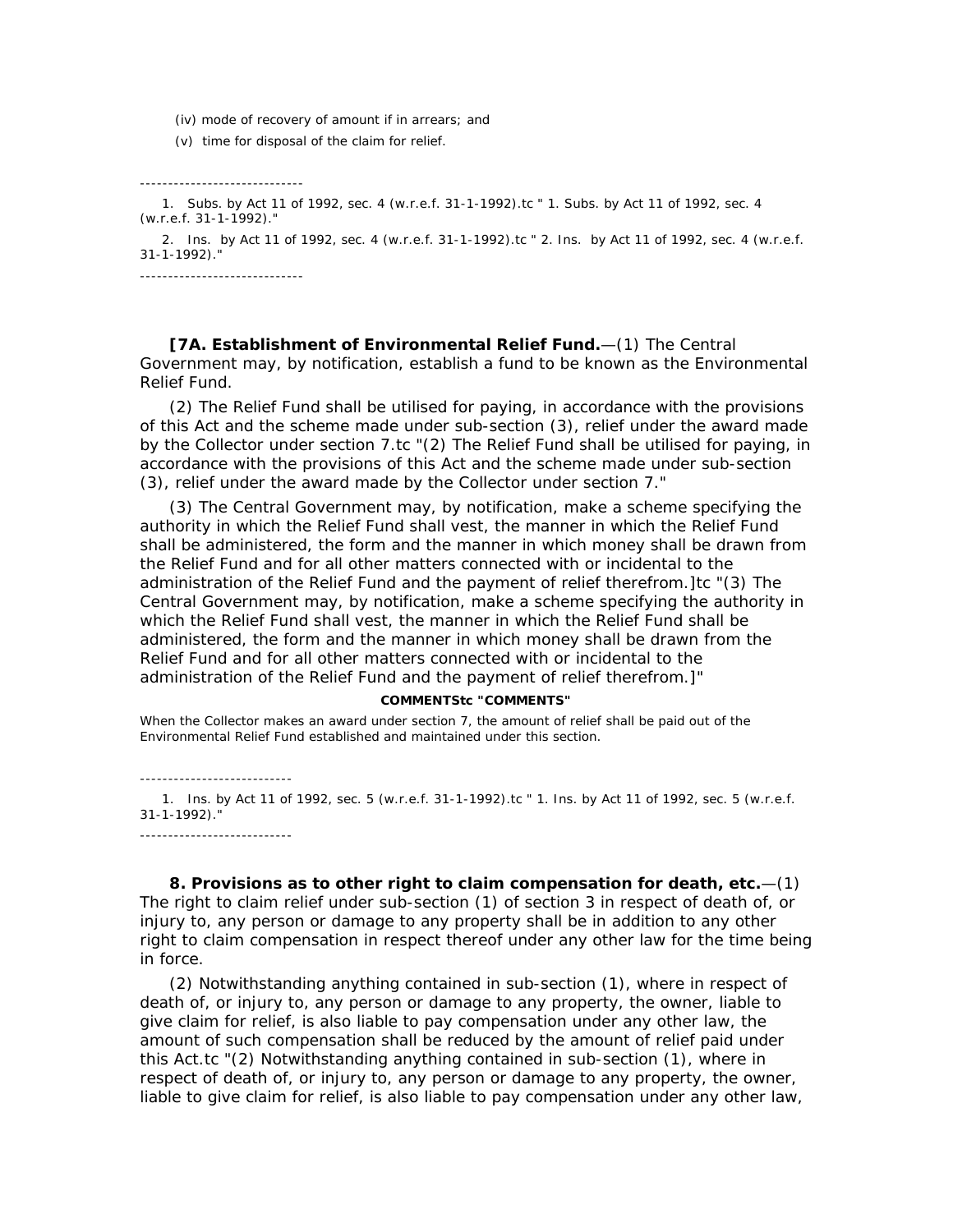the amount of such compensation shall be reduced by the amount of relief paid under this Act."

## **COMMENTStc "COMMENTS"**

The right to claim relief under section 3(1) is in addition to any other right to claim compensation in respect of death, injury or damages under any other law for the time being in force.tc "The right to claim relief under section 3(1) is in addition to any other right to claim compensation in respect of death, injury or damages under any other law for the time being in force."

Under certain circumstances, the amount of relief paid under this Act shall be liable to deduction.

**9. Power to call for information.**—Any person authorised by the Central Government may, for the purposes of ascertaining whether any requirements of this Act or of any rule or of any direction given under this Act have been complied with, require any owner to submit to that person such information as that person may reasonably think necessary.tc "**9. Power to call for information.**—Any person authorised by the Central Government may, for the purposes of ascertaining whether any requirements of this Act or of any rule or of any direction given under this Act have been complied with, require any owner to submit to that person such information as that person may reasonably think necessary."

#### **COMMENTStc "COMMENTS"**

The owner shall be bound to submit any information to be required by the person authorised for the purposes of ascertaining whether any requirements of this Act or of any rule or of any direction given under this Act have been complied with.

**10. Power of entry and inspection.**—Any person, authorised by the Central Government in this behalf, shall have a right to enter, at all reasonable times with such assistance as he considers necessary, any place, premises or vehicle, where hazardous substance is handled for the purpose of determining whether any provisions of this Act or of any rule or of any direction given under this Act is being or has been complied with and such owner is bound to render all assistance to such person.

## **COMMENTStc "COMMENTS"**

The Central Government may authorise any person to enter and inspect any place, premises or vehicle where hazardous substance is handled at all reasonable time and with necessary assistance.

**11. Power of search and seizure.**—(1) If a person, authorised by the Central Government in this behalf, has reason to believe that handling of any hazardous substance is taking place in any place, premises or vehicle, in contravention of subsection (1) of section 4, he may enter into and search such place, premises or vehicle for such handling of hazardous substance.

(2) Where, as a result of any search under sub-section (1) any handling of hazardous substance has been found in relation to which contravention of subsection (1) of section 4 has taken place, he may seize such hazardous substance and other things which, in his opinion, will be useful for, or relevant to, any proceeding under this Act:tc "(2) Where, as a result of any search under sub-section (1) any handling of hazardous substance has been found in relation to which contravention of sub-section (1) of section 4 has taken place, he may seize such hazardous substance and other things which, in his opinion, will be useful for, or relevant to, any proceeding under this Act\:"

Provided that where it is not practicable to seize any such substance or thing, he may serve on the owner an order that the owner shall not remove, part with or otherwise deal with, the hazardous substance and such other things except with the previous permission of that person.tc "Provided that where it is not practicable to seize any such substance or thing, he may serve on the owner an order that the owner shall not remove, part with or otherwise deal with, the hazardous substance and such other things except with the previous permission of that person."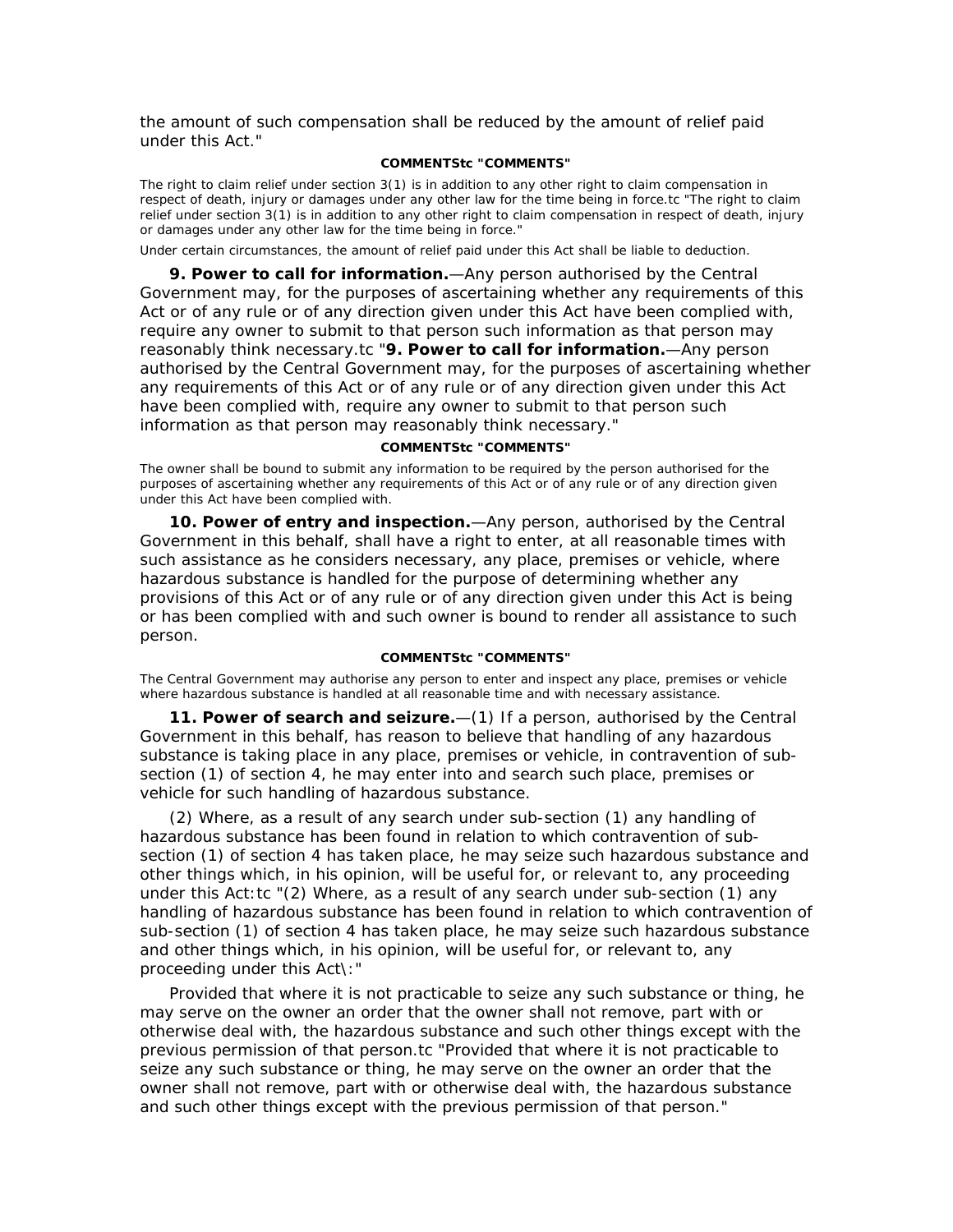(3) He may, if he has reason to believe that it is expedient to do to prevent an accident dispose of the hazardous substance seized under sub-section (2) immediately in such manner as he may deem fit.tc "(3) He may, if he has reason to believe that it is expedient to do to prevent an accident dispose of the hazardous substance seized under sub-section (2) immediately in such manner as he may deem fit."

(4) All expenses incurred by him in the disposal of hazardous substances under sub-section (3) shall be recoverable from the owner as arrears of land revenue or of public demand.

#### **COMMENTS**

In exercise of the powers conferred by section 19 of the Act, the Central Government has delegated the powers and functions vested in it under sections 9, 10 and 11 to the State Governments to exercise the same within their respective jurisdiction and to the Central Pollution Control Board for the whole of India, subject to the condition that the Central Government may revoke such delegation of powers in respect of all or any one or more of the State Governments or the Central Pollution Control Board, or may itself invoke the provisions of the above sections of the Act, if in the opinion of the Central Government such course of action is necessary in public interest. [*Vide* S.O. 780(E), dated 15th November, 1991 published in the Gazette of India, Extra., Pt. II, Sec. 3(ii), dated 15th November, 1991, p. 2].

**12. Power to give directions.**—Notwithstanding anything contained in any other law but subject to the provisions of this Act, the Central Government may, in exercise of its powers and performance of its functions under this Act, issue such directions in writing as it may deem fit for the purposes of this Act to any owner or any person, officer, authority or agency and such owner, person, officer, authority or agency shall be bound to comply with such directions.tc "**12. Power to give directions.**—Notwithstanding anything contained in any other law but subject to the provisions of this Act, the Central Government may, in exercise of its powers and performance of its functions under this Act, issue such directions in writing as it may deem fit for the purposes of this Act to any owner or any person, officer, authority or agency and such owner, person, officer, authority or agency shall be bound to comply with such directions."

*Explanation.—* For the removal of doubts, it is hereby declared that the power to issue directions under this section includes the power to direct—tc "*Explanation.—* For the removal of doubts, it is hereby declared that the power to issue directions under this section includes the power to direct—"

> (a) prohibition or regulation of the handling of any hazardous substance; ortc " (a) prohibition or regulation of the handling of any hazardous substance; or"

> (b) stoppage or regulation of the supply of electricity, water or any other service.tc " (b) stoppage or regulation of the supply of electricity, water or any other service."

## **COMMENTStc "COMMENTS"**

In exercise of the powers conferred by section 19 of the Act, the Central Government has delegated the powers vested in it under section 12 of the Act to the respective State Governments, to exercise the same within their respective jurisdiction subject to the condition that the Central Government may invoke such delegation of powers in respect of all or any one or more of the State Governments or may itself invoke the provisions of above section of the Act, if in the opinion of the Central Government such a course of action is necessary in public interest. [*Vide* S.O. 779(E), dated 15th November, 1991 published in the Gazette of India, Extra., Pt. II, Sec. 3(ii), dated 15th November, 1991, p. 2].

**13. Power to make application to Courts for restraining owner from handling hazardous substances.**—(1) If the Central Government or any person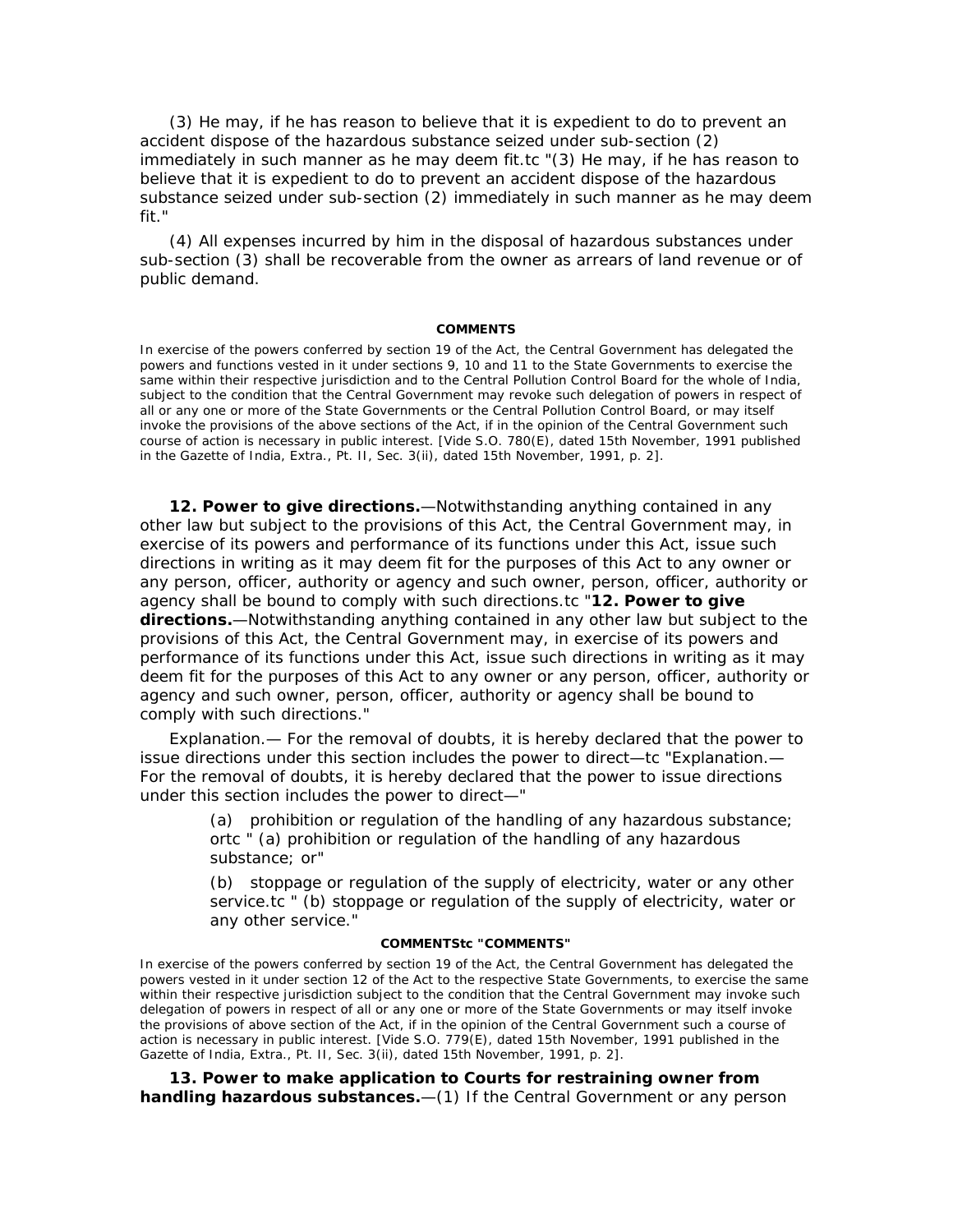authorised\* by that Government in this behalf has reason to believe that any owner has been handling any hazardous substance in contravention of any of the provisions of this Act, that Government or, as the case may be, that person may make an application to a Court not inferior to that of a Metropolitan Magistrate or a Judicial Magistrate of first class for restraining such owner from such handling.

(2) On receipt of the application under sub-section (1), the Court may make such order as it deems fit.tc "(2) On receipt of the application under sub-section (1), the Court may make such order as it deems fit."

(3) Where under sub-section (2), the Court makes an order restraining any owner from handling hazardous substance, it may, in that order—

> (a) direct such owner to desist from such handling;tc " (a) direct such owner to desist from such handling;"

(b) authorise the Central Government or, as the case may be, the person referred to in sub-section (1), if the direction under clause (a) is not complied with by the owner to whom such direction is issued, to implement the direction in such manner as may be specified by the Court.tc " (b) authorise the Central Government or, as the case may be, the person referred to in sub-section (1), if the direction under clause (a) is not complied with by the owner to whom such direction is issued, to implement the direction in such manner as may be specified by the Court."

(4) All expenses incurred by the Central Government, or as the case may be, the person in implementing the directions of Court under clause (b) of sub-section (3), shall be recoverable from the owner as arrears of land revenue or of public demand.tc "(4) All expenses incurred by the Central Government, or as the case may be, the person in implementing the directions of Court under clause (b) of subsection (3), shall be recoverable from the owner as arrears of land revenue or of public demand."

#### **COMMENTStc "COMMENTS"**

On receipt of an application from the Central Government or the person authorised in this behalf, a Metropolitan Magistrate or a Judicial Magistrate of the First Class can make any order to restrain the owner from handling any hazardous substance in contravention of any of the provisions of this Act; and may recover any expenses incurred under section 13(3)(b) as arrears of land revenue on public demand.tc "On receipt of an application from the Central Government or the person authorised in this behalf, a Metropolitan Magistrate or a Judicial Magistrate of the First Class can make any order to restrain the owner from handling any hazardous substance in contravention of any of the provisions of this Act; and may recover any expenses incurred under section 13(3)(b) as arrears of land revenue on public demand."

\* For list of officers authorised by the Central Government *see* Appendix II.

**-------------------------**

**-------------------------**

## **14. Penalty for contravention of** 1[**sub-section (1) or sub-section (2) or sub-section (2A) or sub-section (2C)] of section 4 or failure to comply with directions under**

**section 12.**—(1) Whoever contravenes any of the provisions of  $\iota$ [sub-section (1) or subsection (2) or sub-section (2A) or sub-section (2C)] of section 4 or fails to comply with any direction issued under section 12, he shall be punishable with imprisonment for a term which shall not be less than one year and six months but which may extend to six years, or with fine which shall not be less than one lakh rupees, or with both.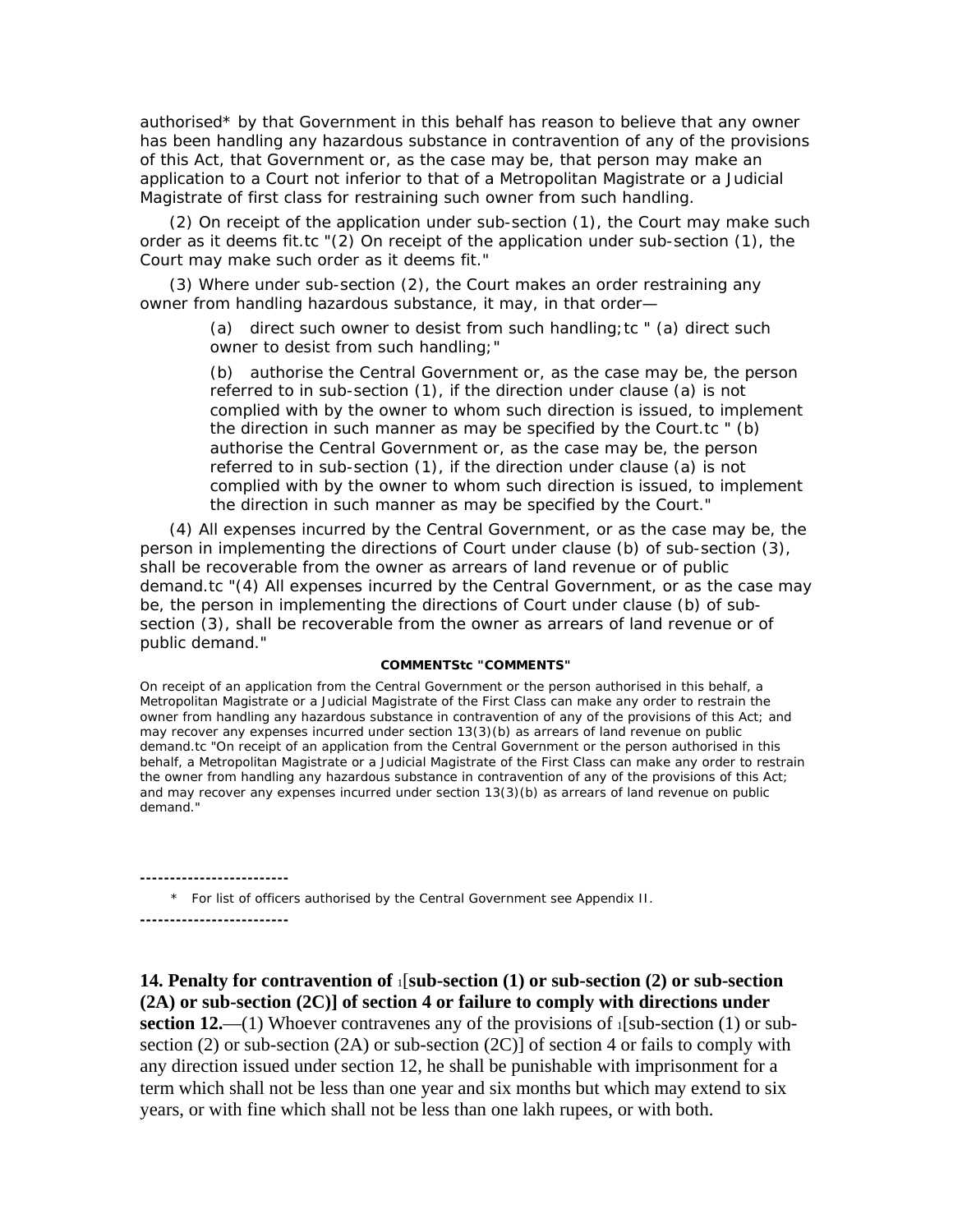(2) Whoever, having already been convicted of an offence under sub-section (1), is convicted for the second offence or any offence subsequent to the second offence, he shall be punishable with imprisonment for a term which shall not be less than two years but which may extend to seven years and with fine which shall not be less than one lakh rupees.

(3) Nothing contained in section 360 of the Code of Criminal Procedure, 1973 (2 of 1974), or in the Probation of Offenders Act, 1958 (20 of 1958), shall apply to a person convicted of an offence under this Act unless such person is under eighteen years of age.

## **COMMENTS**

—————

An order of release on probation comes into existence after the accused is convicted of the offence; *D.P.O., S. Rly. (in re:)*; AIR 1975 SC 2216.

The age of the accused on the date of conviction is to be seen; *Nawal Singh* v. *State of Uttar Pradesh*, 1985 FAJ 337.

A revisional court can also pass an order under section 360(4) of the Code of Criminal Procedure, 1973; S*ukchand Harijan* v. *State of Orissa*, 1983(3) Crimes 47 (Ori).

 1. Subs. by Act 11 of 1992, sec. 6, for "sub-section (1) or sub-section (2)" (w.r.e.f. 31- 1-1992).

**15. Penalty for failure to comply with direction under section 9 or order under section 11 or obstructing any person in discharge of his functions under section 10 or 11.**—If any owner fails to comply with direction issued under section 9 or fails to comply with order issued under sub-section (2) of section 11, or obstructs any person in discharge of his functions under section 10 or sub-section (1) or sub-section (3) of section 11, he shall be punishable with imprisonment which may extend to three months, or with fine which may extend to ten thousand rupees, or with both.tc "**15. Penalty for failure to comply with direction under section 9 or order under section 11 or obstructing any person in discharge of his functions under section 10 or 11.**—If any owner fails to comply with direction issued under section 9 or fails to comply with order issued under sub-section (2) of section 11, or obstructs any person in discharge of his functions under section 10 or sub-section (1) or sub-section (3) of section 11, he shall be punishable with imprisonment which may extend to three months, or with fine which may extend to ten thousand rupees, or with both."

### **COMMENTS**

Non-compliance with the directions under section 9 or order under section 11 or obstructing any person in discharge of his functions under section 10 or 11, is punishable with imprisonment upto three months, or with fine upto ten thousand rupees or with both.

**16. Offences by companies.**—(1) Where any offence under this Act has been committed by a company, every person who, at the time the offence was committed,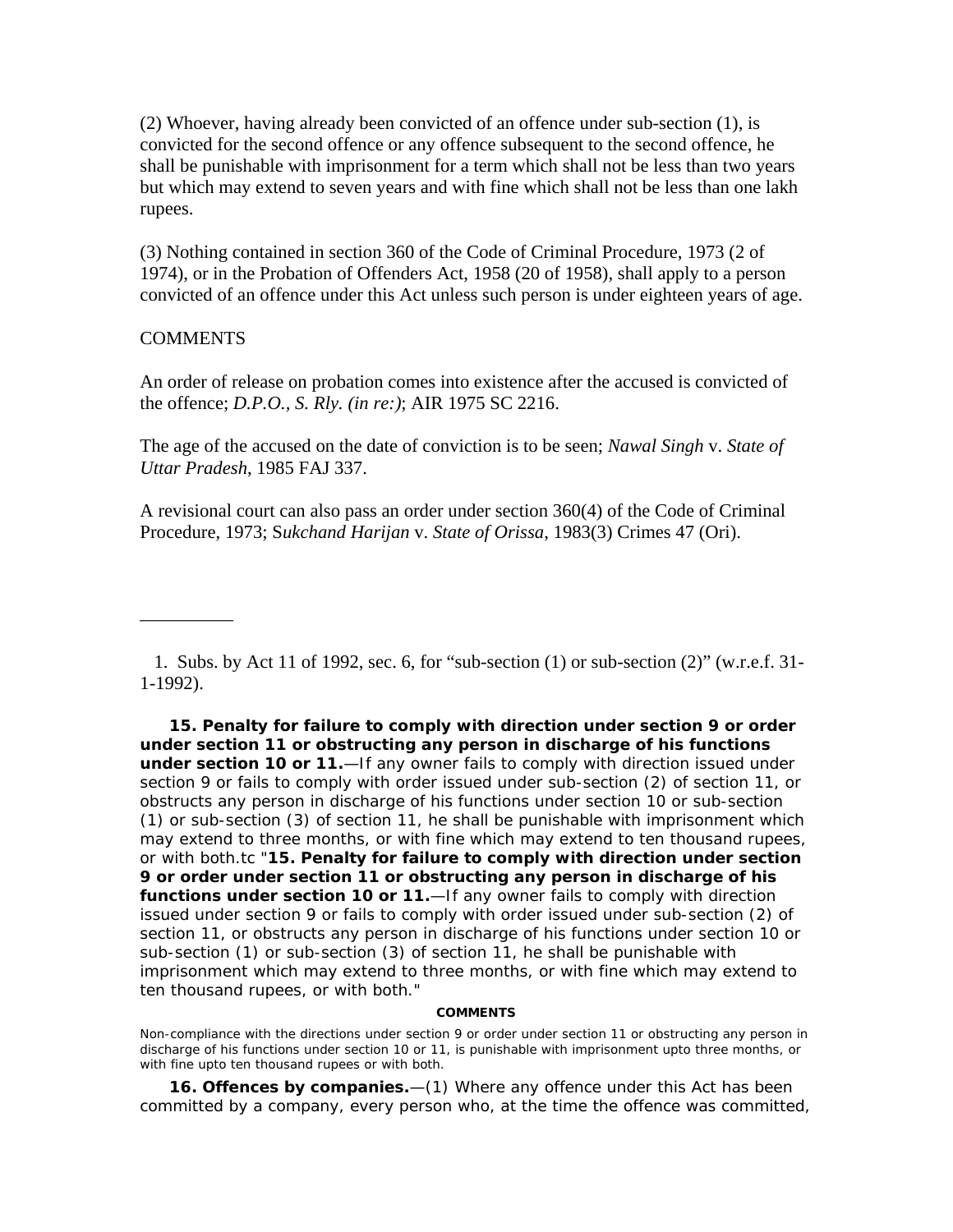was directly in charge of, and was responsible to, the company for the conduct of the business of the company, as well as the company, shall be deemed to be guilty of the offence and shall be liable to be proceeded against and punished accordingly:tc "**16. Offences by companies.**—(1) Where any offence under this Act has been committed by a company, every person who, at the time the offence was committed, was directly in charge of, and was responsible to, the company for the conduct of the business of the company, as well as the company, shall be deemed to be guilty of the offence and shall be liable to be proceeded against and punished accordingly\:"

Provided that nothing contained in this sub-section shall render any such person liable to any punishment provided in this Act, if he proves that the offence was committed without his knowledge or that he exercised all due diligence to prevent the commission of such offence.tc "Provided that nothing contained in this subsection shall render any such person liable to any punishment provided in this Act, if he proves that the offence was committed without his knowledge or that he exercised all due diligence to prevent the commission of such offence."

(2) Notwithstanding anything contained in sub-section (1), where an offence under this Act has been committed by a company and it is proved that the offence has been committed with the consent or connivance of, or is attributable to any neglect on the part of, any director, manager, secretary or other officer of the company, such director, manager, secretary or other officer shall also be deemed to be guilty of that offence and shall be liable to be proceeded against and punished accordingly.tc "(2) Notwithstanding anything contained in sub-section (1), where an offence under this Act has been committed by a company and it is proved that the offence has been committed with the consent or connivance of, or is attributable to any neglect on the part of, any director, manager, secretary or other officer of the company, such director, manager, secretary or other officer shall also be deemed to be guilty of that offence and shall be liable to be proceeded against and punished accordingly."

*Explanation.—*For the purposes of this section,—tc "*Explanation.—*For the purposes of this section,—"

> (a) "company" means any body corporate and includes a firm or other association of individuals;tc " (a) "company" means any body corporate and includes a firm or other association of individuals;"

(b) "director", in relation to a firm, means a partner in the firm.

**17. Offences by Government Departments.**—Where an offence under this Act has been committed by any Department of Government, the Head of the Department shall be deemed to be guilty of the offence and shall be liable to be proceeded against and punished accordingly:tc "**17. Offences by Government Departments.**—Where an offence under this Act has been committed by any Department of Government, the Head of the Department shall be deemed to be guilty of the offence and shall be liable to be proceeded against and punished accordingly\:"

Provided that nothing contained in this section shall render such Head of the Department liable to any punishment if he proves that the offence was committed without his knowledge or that he exercised all due diligence to prevent the commission of such offence.tc "Provided that nothing contained in this section shall render such Head of the Department liable to any punishment if he proves that the offence was committed without his knowledge or that he exercised all due diligence to prevent the commission of such offence."

**COMMENTStc "COMMENTS"**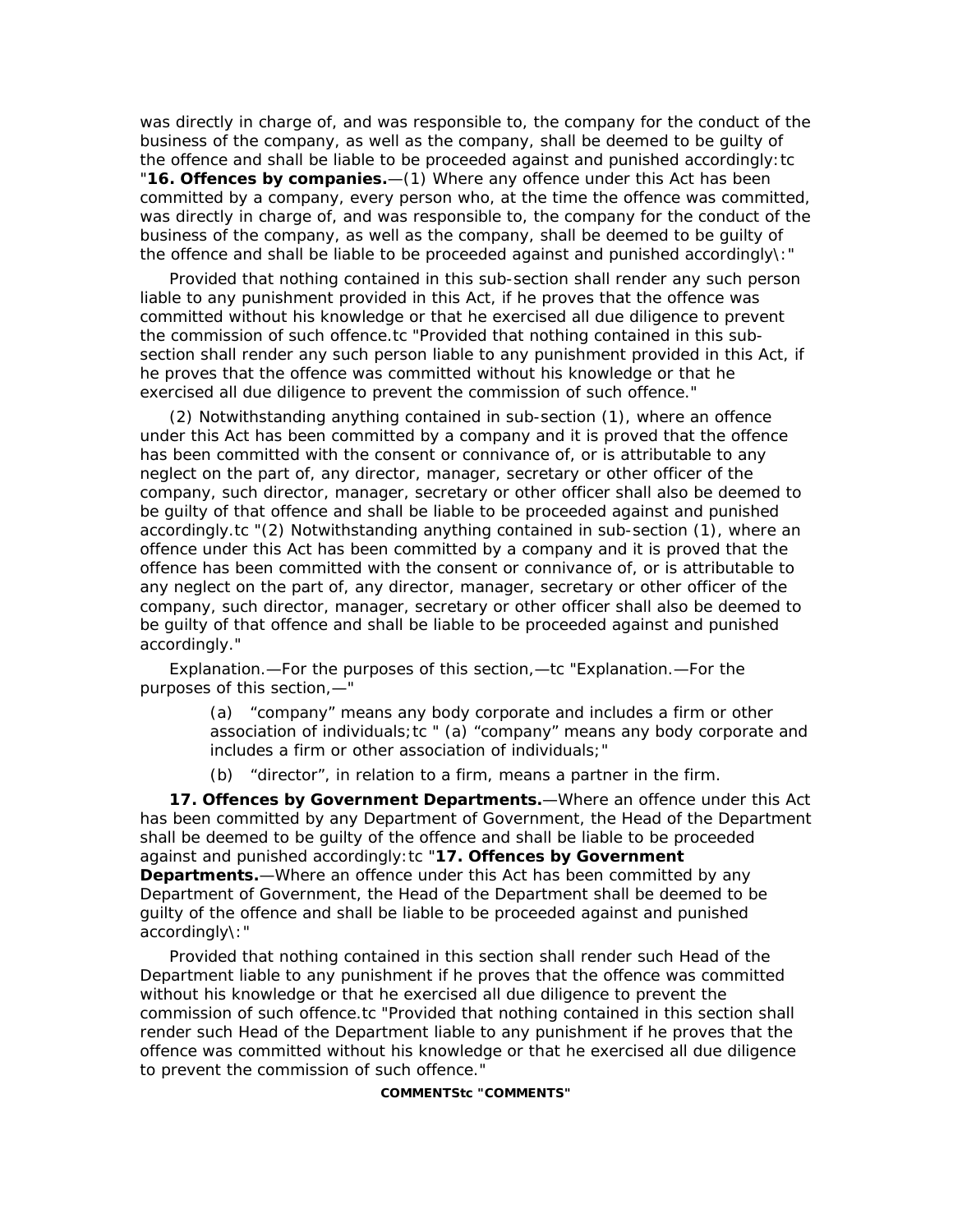If any offence is committed by any Department of Government, the Head of that Department shall be deemed to be guilty and shall be liable to be proceeded against and punished accordingly. If the Head of Department proves that the offence was committed without his knowledge or that he exercised all due diligence to prevent the commission then he shall not be rendered liable.

**18. Cognizance of offence.**—No court shall take cognizance of any offence under this Act except on a complaint made by—tc "**18. Cognizance of offence.**—No court shall take cognizance of any offence under this Act except on a complaint made  $by$ —"

> (a) the Central Government or any authority or officer authorised<sup>\*</sup> in this behalf by that Government; ortc " (a) the Central Government or any authority or officer authorised\* in this behalf by that Government; or"

(b) any person who has given notice of not less than sixty days in the manner prescribed, of the alleged offence and of his intention to make a complaint, to the Central Government or the authority or officer authorised as aforesaid.tc " (b) any person who has given notice of not less than sixty days in the manner prescribed, of the alleged offence and of his intention to make a complaint, to the Central Government or the authority or officer authorised as aforesaid."

#### **COMMENTS**

For setting the criminal law in motion, a complaint is to be filed either by the Central Government or by any authority or officer authorised in this behalf.tc "For setting the criminal law in motion, a complaint is to be filed either by the Central Government or by any authority or officer authorised in this behalf."

Subject to a 60 days' notice to the Central Government or to the authorised authority or officer, a private person can also file a complaint.tc "Subject to a 60 days' notice to the Central Government or to the authorised authority or officer, a private person can also file a complaint."

**-------------------------------**

 \* For list of authorities or officers authorised by the Central Government *see* Appendix II. **-------------------------------**

**19. Power to delegate.**—The Central Government may, by notification, delegate, subject to such conditions and limitations as may be specified in the notification, such of its powers and functions under this Act (except the power under section 23) as it may deem necessary or expedient to any person (including any officer, authority or other agency).

**20. Protection of action taken in good faith.**—No suit, prosecution or other legal proceeding shall lie against the Government or the person, officer, authority or other agency in respect of anything which is done or intended to be done in good faith in pursuance of this Act or the rules made or orders or directions issued thereunder.tc "**20. Protection of action taken in good faith.**—No suit, prosecution or other legal proceeding shall lie against the Government or the person, officer, authority or other agency in respect of anything which is done or intended to be done in good faith in pursuance of this Act or the rules made or orders or directions issued thereunder."

#### **COMMENTStc "COMMENTS"**

The Government, the person, the officer, the authority or other agency shall be protected from being sued, prosecuted or legally proceeded against for anything in good faith done or intended to be done in pursuance to this Act, rules, orders or directions, etc.

**21. Advisory Committee.**—(1) The Central Government may, from time to time, constitute an Advisory Committee on the matters relating to the insurance policy under this Act.tc "**21. Advisory Committee.**—(1) The Central Government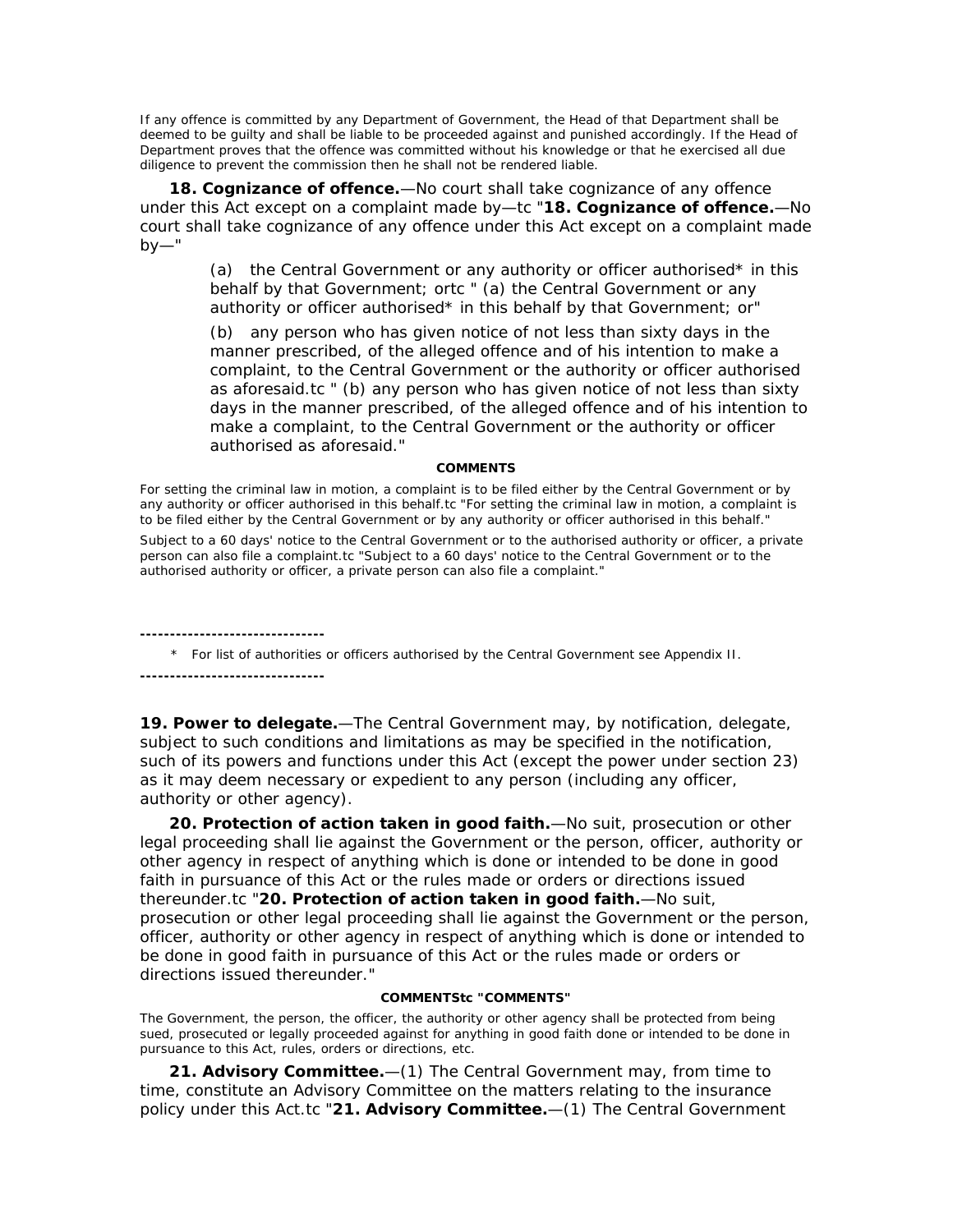may, from time to time, constitute an Advisory Committee on the matters relating to the insurance policy under this Act."

(2) The Advisory Committee shall consist of—tc "(2) The Advisory Committee shall consist of—"

> (a) three officers representing the Central Government; tc  $"$  (a) three officers representing the Central Government;"

(b) two persons representing the insurers;tc " (b) two persons representing the insurers;"

(c) two persons representing the owners; andtc " (c) two persons representing the owners; and"

(d) two persons from amongst the experts of insurance or hazardous substances, to be appointed by the Central Government.tc " (d) two persons from amongst the experts of insurance or hazardous substances, to be appointed by the Central Government."

(3) The Chairman of the Advisory Committee shall be one of the members representing the Central Government, nominated in this behalf by that Government.

#### **COMMENTStc "COMMENTS"**

An Advisory Committee on the matters relating to the insurance policy shall consist of nine members, and the Central Government shall nominate the Chairman from amongst such members.

**22. Effect of other laws.**—The provisions of this Act and any rules made thereunder shall have effect notwithstanding anything inconsistent therewith contained in any other law.

#### **COMMENTStc "COMMENTS"**

The provisions of this Act and any rules made thereunder shall override any other law even if there is any in consistency therein.

**23. Power to make rules.**—(1) The Central Government may, by notification, make rules for carrying out the purposes of this Act.

(2) In particular, and without prejudice to the generality of the foregoing power, such rules may provide for all or any of the following matters, namely: -

> 1[(a) the maximum amount for which an insurance policy may be taken out by an owner under sub-section (2A) of section 4;

(aa) the amount required to be paid by every owner for being credited, to the Relief Fund under sub-section (2C) of section 4;

(ab) the manner in which and the period within which the amount received from the owner is required to be remitted by the insurer under sub-section (2D) of section 4;]

2[(ac)] establishment and maintenance of fund under sub-section (3) of section 4;

(b) the form of application and the particulars to be given therein and the documents to accompany such application under sub-section (2) of section 6;

(c) the procedure for holding an inquiry under sub-section  $(4)$  of section 7;

(d) the purposes for which the Collector shall have powers of a Civil Court under sub-section (5) of section 7;

(e) the manner in which notice of the offence and of the intention to make a complaint to the Central Government shall be given under clause (b) of section 18;